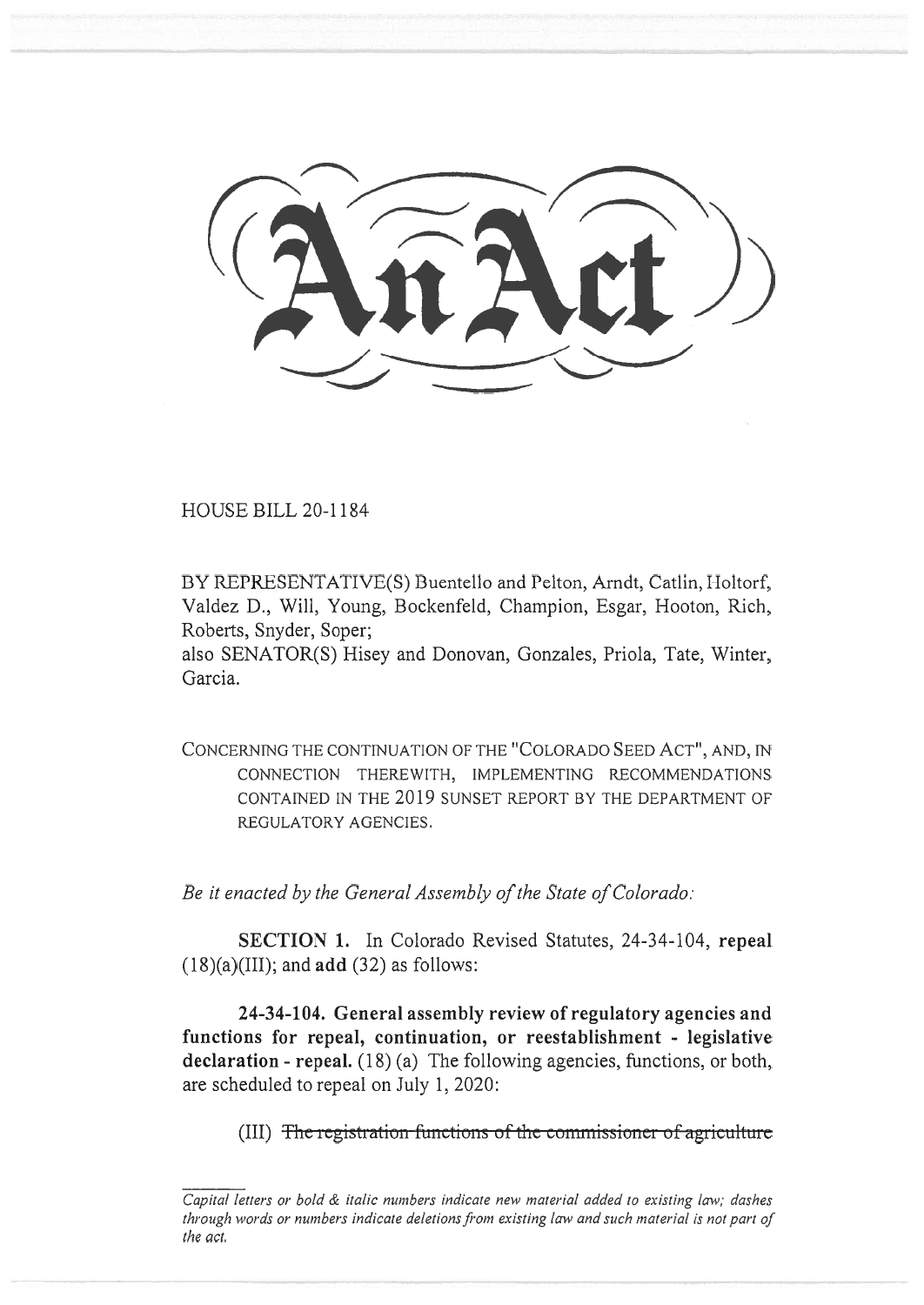## specified in article 27 of title 35, C.R.S.;

(32) (a) THE FOLLOWING AGENCIES, FUNCTIONS, OR BOTH, ARE SCHEDULED FOR REPEAL ON SEPTEMBER 1, 2031:

THE REGISTRATION FUNCTIONS OF THE COMMISSIONER OF  $(I)$ AGRICULTURE SPECIFIED IN ARTICLE 27 OF TITLE 35.

(b) THIS SUBSECTION (32) IS REPEALED, EFFECTIVE SEPTEMBER 1, 2033.

**SECTION 2.** In Colorado Revised Statutes, amend 35-27-125 as follows:

35-27-125. Repeal of article - termination of functions. This article ARTICLE 27 is repealed, effective July 1, 2020. Prior to such SEPTEMBER 1, 2031. BEFORE THE repeal, the registration functions of the commissioner of agriculture shall be reviewed as provided for in ARE SCHEDULED FOR REVIEW IN ACCORDANCE WITH section 24-34-104. C.R.S.

SECTION 3. In Colorado Revised Statutes, 35-27-111, amend  $(2)(b)$  and  $(4)$  as follows:

35-27-111. Registration of custom seed conditioners, farmer seed labelers, retail seed dealers, and seed labelers - form - fees - renewal rules.  $(2)$  (b) (I) Each registration completed pursuant to this section shall be IS effective on the first day of the month following the month it was submitted to the department and shall expire on the last day of the month twelve months from the date it became effective FOR UP TO ONE YEAR. SUBJECT TO A RENEWAL SCHEDULE ESTABLISHED BY THE COMMISSIONER BY RULE.

Notwithstanding subparagraph (I) of this paragraph (b),  $(II)$ registrations renewed between March 1, 2000, and February 1, 2001, shall expire February 28, 2001. Effective March 1; 2001, all registrations shall be effective March 1 of each year and shall expire the last day of February of each year.

 $(4)$  (a) SUBJECT TO MODIFICATION BY RULE PURSUANT TO SUBSECTION (4)(b) OF THIS SECTION, THE REGISTRATION FEE FOR EACH

PAGE 2-HOUSE BILL 20-1184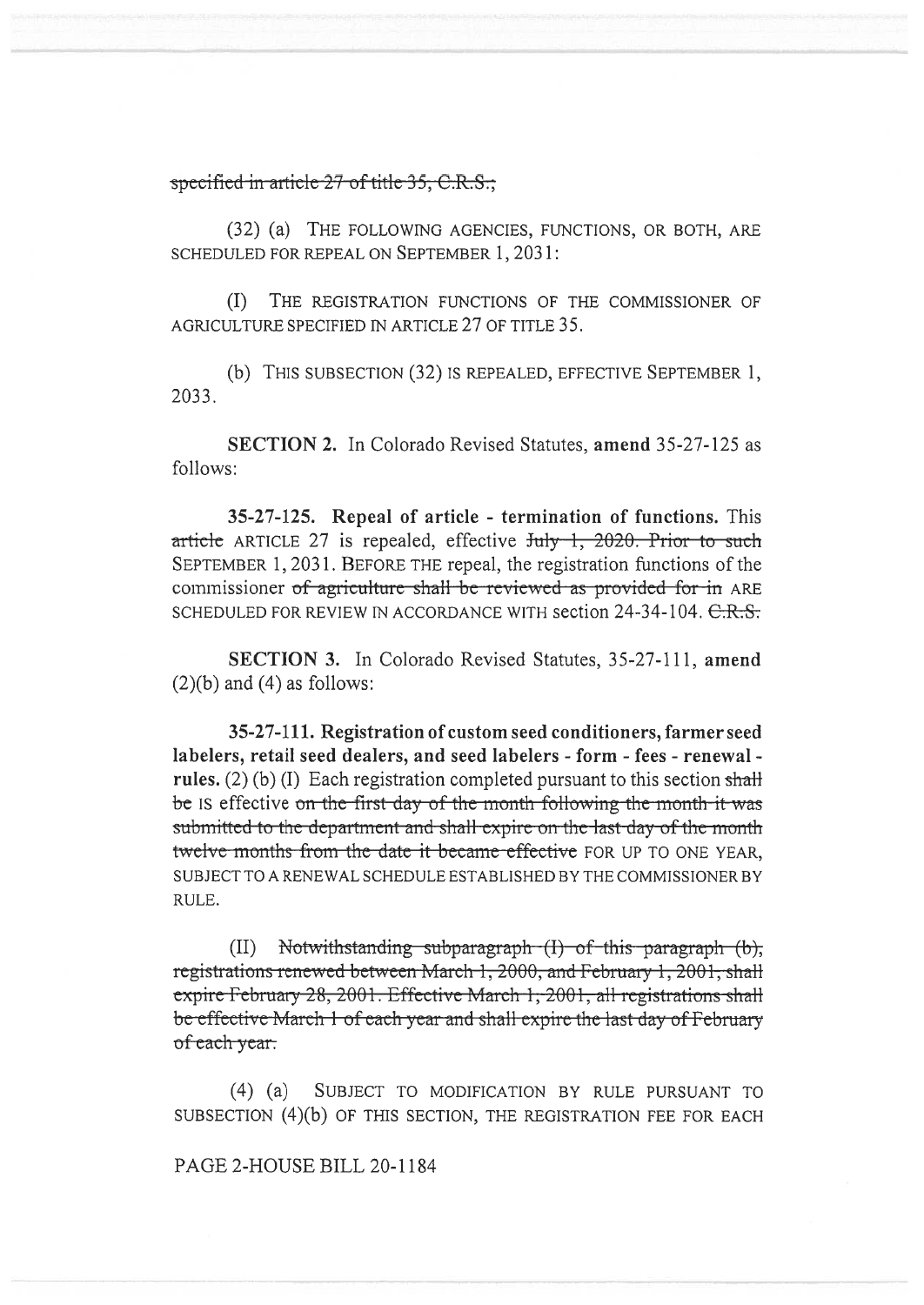## REGISTRANT IS AS FOLLOWS:

(I) FOR CUSTOM SEED CONDITIONERS AND SEED LABELERS, FIVE HUNDRED NINETEEN DOLLARS;

(II) FOR FARMER SEED LABELERS AND RETAIL SEED DEALERS, ONE HUNDRED THIRTY DOLLARS; AND

(III) FOR RETAIL SEED DEALERS FOR EACH SEPARATE LOCATION, FORTY-THREE DOLLARS.

 $(a)$  (b) The commissioner shall establish MAY ADJUST registration fees BY RULE; except that registration fees for:

(I) Custom seed conditioners and seed labelers shall MUST not exceed three SEVEN hundred dollars; and

(II) Farmer seed labelers and retail seed dealers shall MUST not exceed seventy-five TWO HUNDRED dollars.

(b) (c) The commissioner shall, BY RULE, establish fees for each additional separate registration location according to the class of registrant; except that the fee for:

(I) Custom seed conditioners and seed labelers shall MUST not exceed seventy-five TWO HUNDRED dollars for each such additional separate location; and

(II) Farmer seed labelers and retail seed dealers shall MUST not exceed twenty-five TWO HUNDRED dollars for each such additional separate location.

SECTION 4. In Colorado Revised Statutes, amend 35-27-124 as follows:

35-27-124. Fees credited to plant health, pest control, and environmental protection cash fund. All fees and civil fines collected pursuant to this article ARTICLE 27 shall be transmitted to the state treasurer, who shall credit the same to the plant health, pest control, and environmental protection cash fund created in section 35-1-106.3. The fees

PAGE 3-HOUSE BILL 20-1184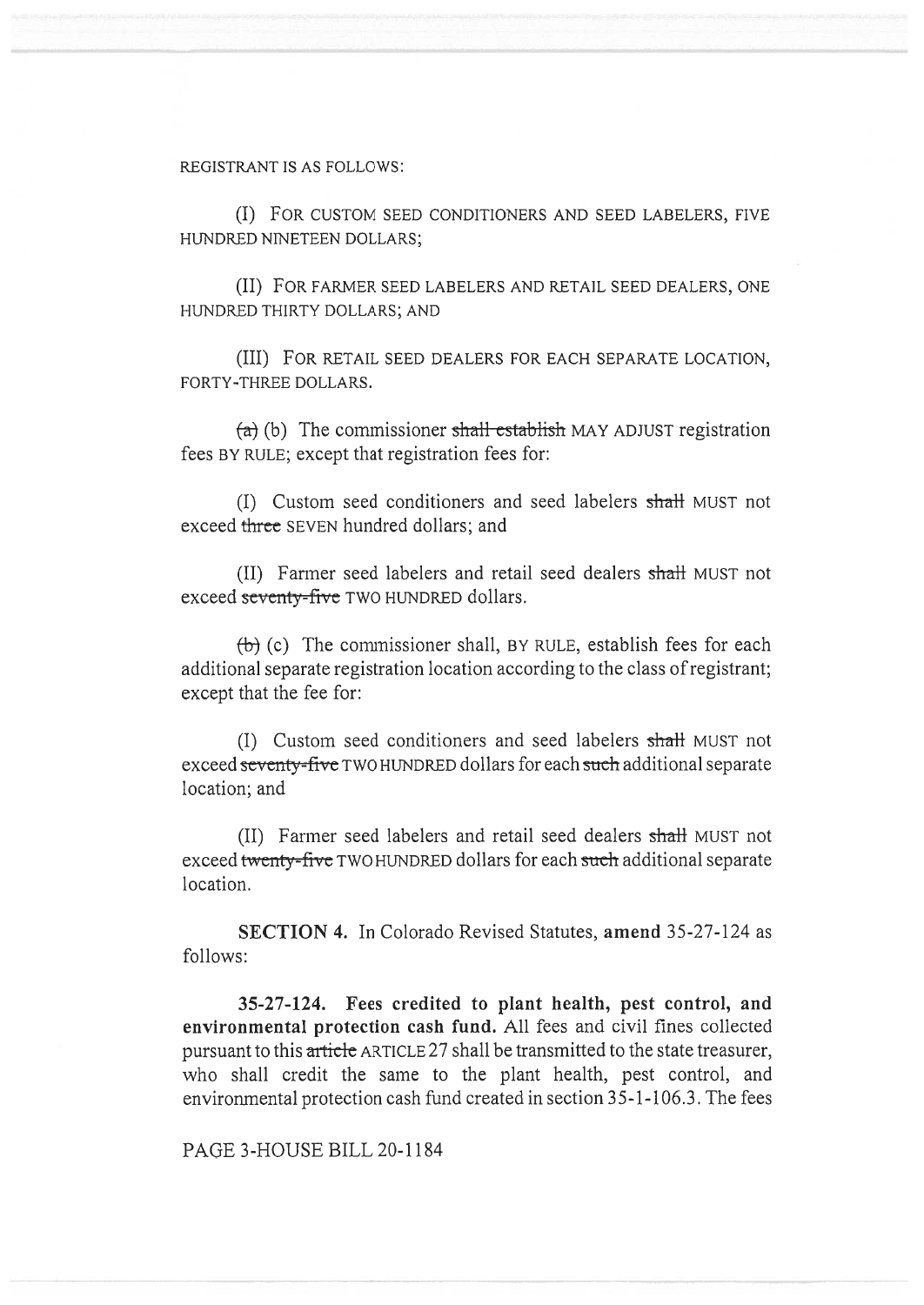and fines imposed by this article shall ARTICLE 27 supplement any general fund appropriation appropriated for the purposes of this article. Within sixty days after July 1, 2009, the unexpended and unencumbered balance of the seed cash fund, as that fund existed prior to July 1, 2009, shall be transferred to the plant health, pest control, and environmental protection cash fund ARTICLE 27.

SECTION 5. Safety clause. The general assembly hereby finds,

## PAGE 4-HOUSE BILL 20-1184